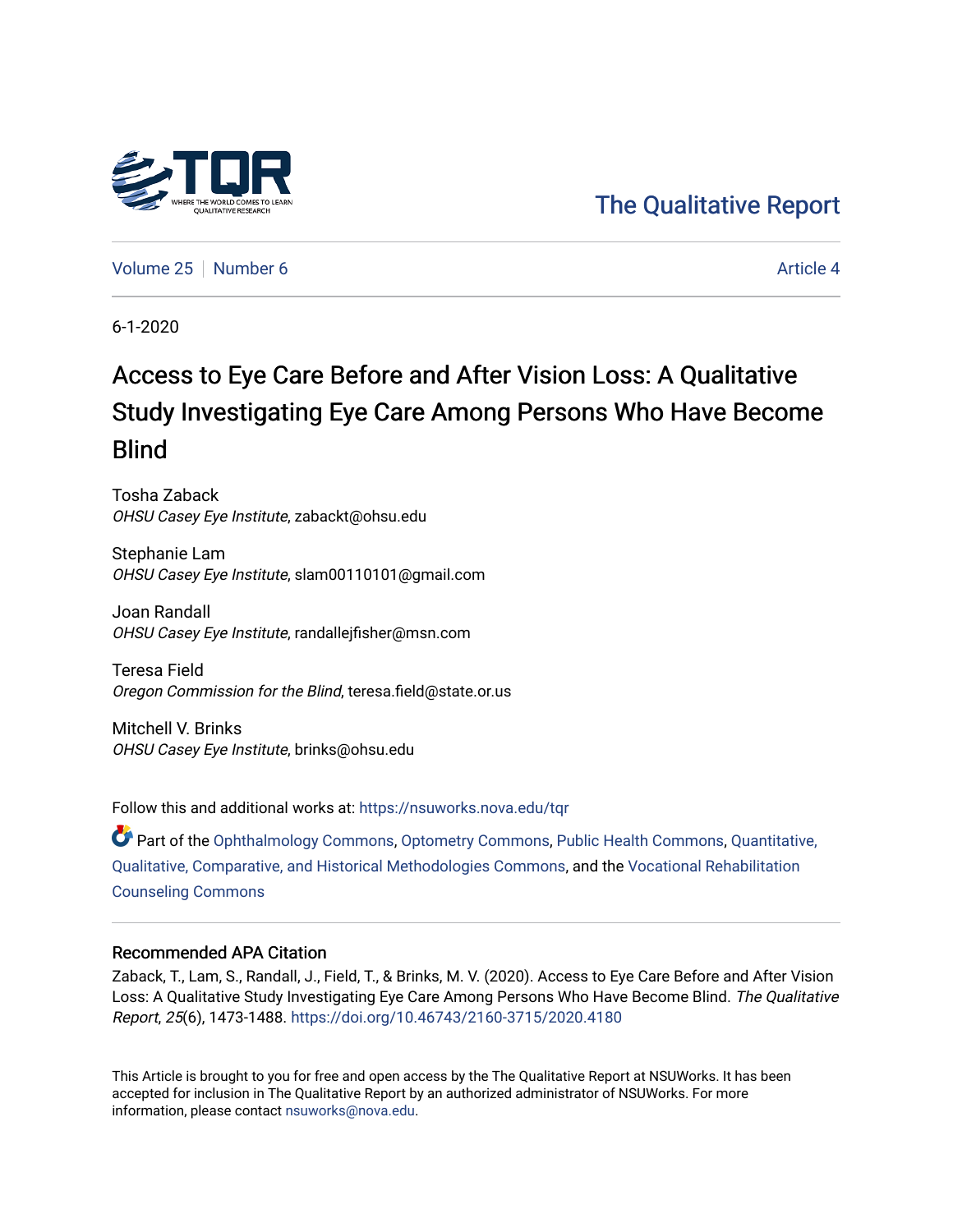# **Qualitative Research Graduate Certificate** Indulge in Culture Exclusively Online . 18 Credits



## Access to Eye Care Before and After Vision Loss: A Qualitative Study Investigating Eye Care Among Persons Who Have Become Blind

## Abstract

Navigating access to eye care requires that patients recognize the need for screening and care, employ limited financial and social resources, manage complex health insurance policies, and access specialty clinical care. We investigated the experience of patients through the progression of vision loss to blindness, utilizing qualitative methods. We conducted structured telephone interviews with 28 persons with blindness throughout Oregon. Utilizing closed and open-ended questions, we explored patient experience on the events preceding avoidable blindness. Coding for emergent themes was conducted independently by two researchers using a constant comparative method. Participants described important barriers to accessing eye care: at the systems level, lack of access to providers and treatment; at the community level, available social support and services; and at the individual level, readiness to act and trust in providers. These findings suggest that important barriers to accessing preventive eye care, early diagnosis and treatment, vocational rehabilitation, and social services often occur at multiple levels. Access to eye care should be prioritized in efforts to reduce preventable visual impairment.

## Keywords

Blindness, Access to Care, Patient Perspective, Qualitative Research

## Creative Commons License



This work is licensed under a [Creative Commons Attribution-Noncommercial-Share Alike 4.0 International](https://creativecommons.org/licenses/by-nc-sa/4.0/)  [License](https://creativecommons.org/licenses/by-nc-sa/4.0/).

### Acknowledgements

This research was supported by unrestricted departmental funding from Research to Prevent Blindness (New York, NY) and by grant P30 EY010572 from the National Institutes of Health (Bethesda, MD). We would also like to thank the study participants for taking time to talk with us and trusting us with your stories.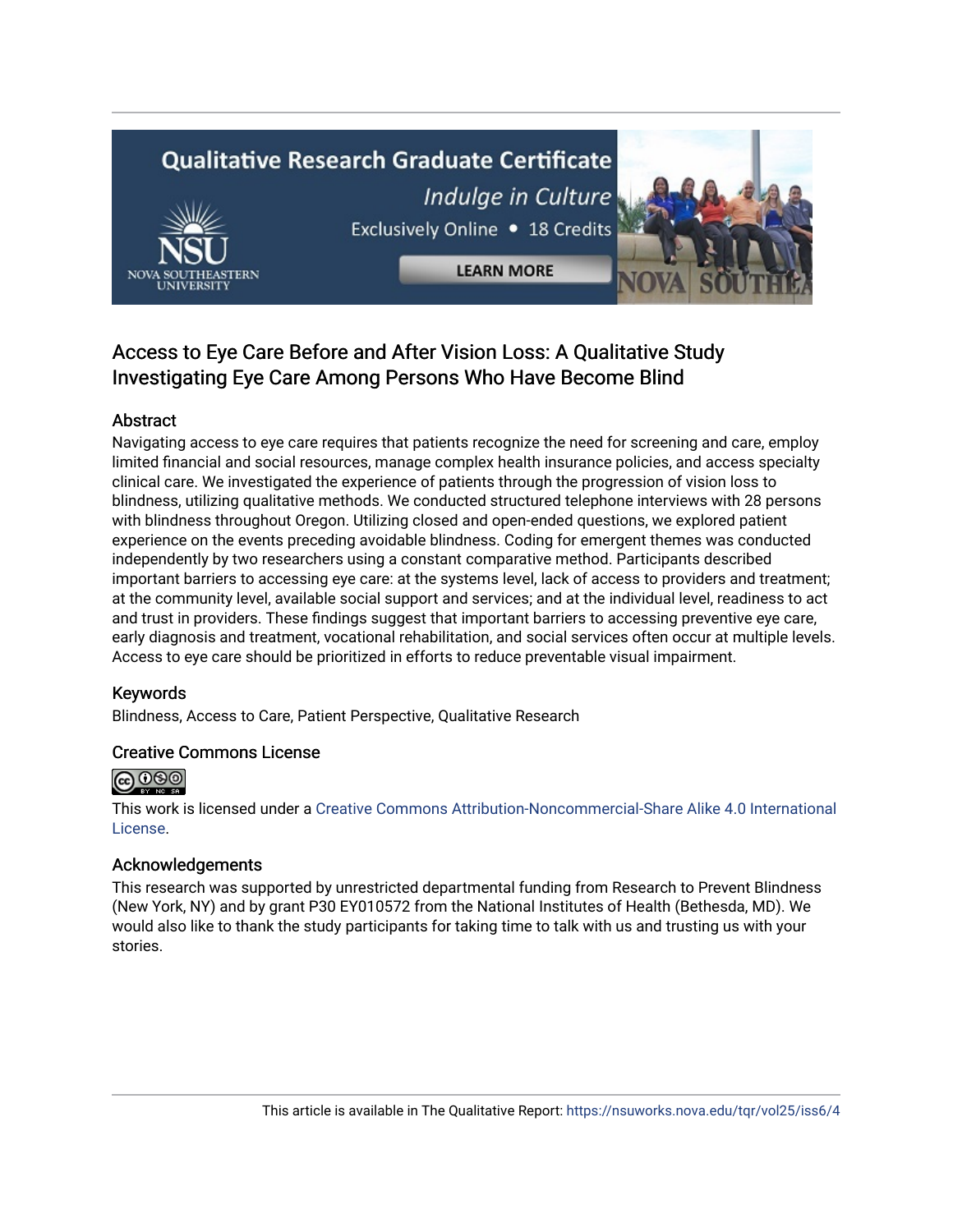

## **Access to Eye Care Before and After Vision Loss: A Qualitative Study Investigating Eye Care Among Persons Who Have Become Blind**

Tosha Zaback, Stephanie Lam, and Joan Randall OHSU Casey Eye Institute, Portland, Oregon, USA

Teresa Field Oregon Commission for the Blind, Portland, Oregon, USA

## Mitchell V. Brinks OHSU Casey Eye Institute, Portland, Oregon, USA

*Navigating access to eye care requires that patients recognize the need for screening and care, employ limited financial and social resources, manage complex health insurance policies, and access specialty clinical care. We investigated the experience of patients through the progression of vision loss to blindness, utilizing qualitative methods. We conducted structured telephone interviews with 28 persons with blindness throughout Oregon. Utilizing closed and open-ended questions, we explored patient experience on the events preceding avoidable blindness. Coding for emergent themes was conducted independently by two researchers using a constant comparative method. Participants described important barriers to accessing eye care: at the systems level, lack of access to providers and treatment; at the community level, available social support and services; and at the individual level, readiness to act and trust in providers. These findings suggest that important barriers to accessing preventive eye care, early diagnosis and treatment, vocational rehabilitation, and social services often occur at multiple levels. Access to eye care should be prioritized in efforts to reduce preventable visual impairment. Keywords: Blindness, Access to Care, Patient Perspective, Qualitative Research* 

## **Introduction**

Blindness and visual impairment affect 3.4 million people over the age of 40 in the U.S. and this number is expected to double by 2050 (Prevent Blindness America, 2012a; Varma et al., 2016). Prompt detection and treatment of eye disease can prevent up to half of these cases of vision loss, yet most of those with early sight threatening eye diseases are either undiagnosed or not receiving recommended care (Shaikh, Yu, & Coleman, 2014; Wittenborn & Rein, 2016; Wittenborn et at., 2013).

Accessing health care requires readiness to act, acceptance of the health problem, prioritizing care, and trust in health care providers (Glanz, Rimer, & Lewis, 2002). For those with eye disease, accessing care can be further complicated by the asymptomatic early course of major eye diseases and from widespread fear of blindness as well as the confusion caused by the exclusion of eye care from health insurance policies. A recent national report by the National Academies of Science, Engineering and Medicine noted the importance of individual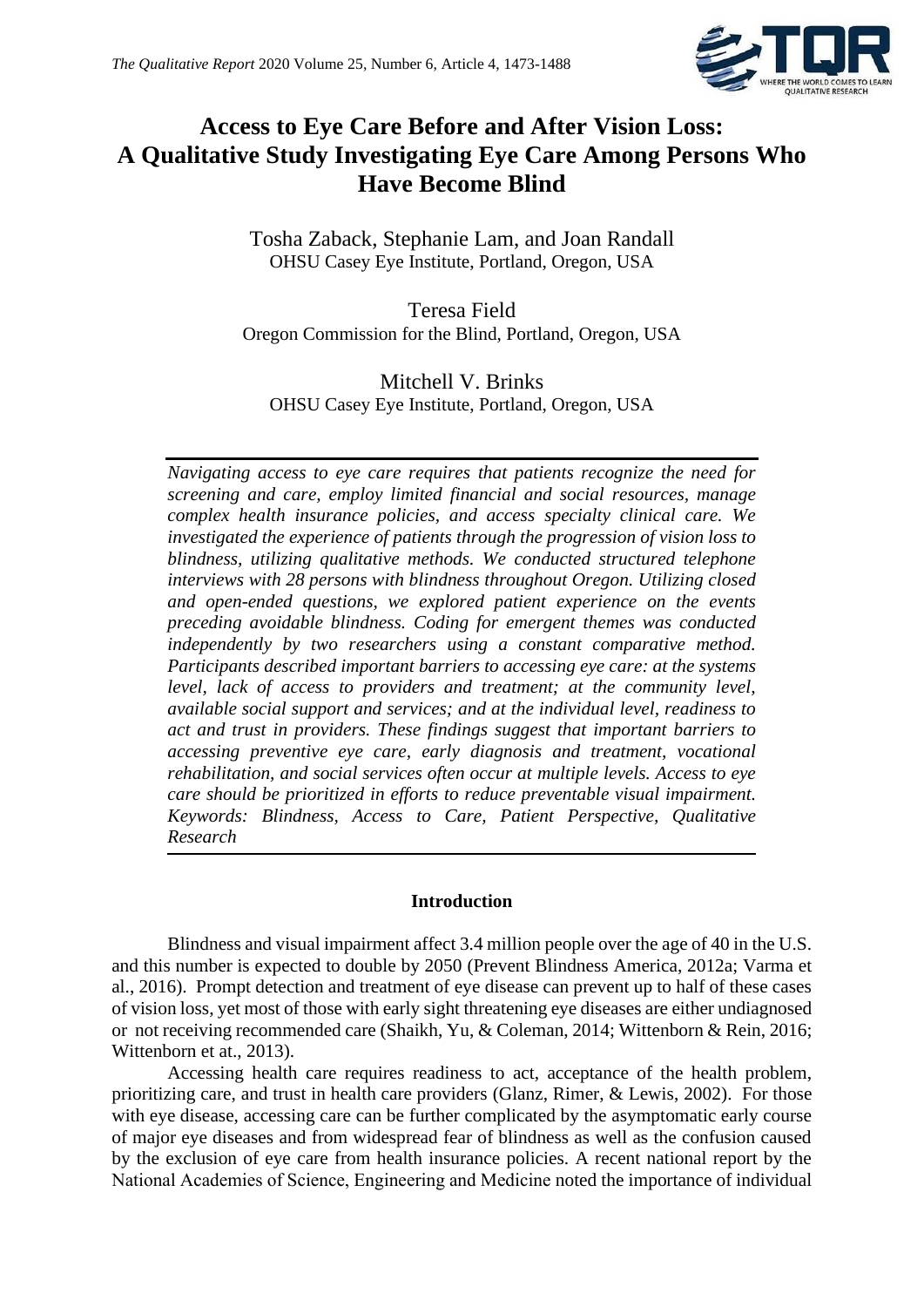and systems level access barriers to health care (National Academies of Sciences Engineering and Medicine [NAS], 2016). These influences are minimally addressed in national surveys. For example, the Behavioral Risk Factor Surveillance System [BRFSS] (Chou et al., 2012) survey does not adequately assess individual experiences accessing eye care providers and systems, as it captures only self-reported visual impairment and time since the last eye exam.

Access barriers to health care include economic, transportation, geographic, cultural, and health literacy (Baker et al., 1996; Chen, Vargas-Bustamante, Mortensen, & Ortega, 2016; Goins, Williams, Carter, Spencer, & Solovieva, 2005; Kullgren, McLaughlin, Mitra, & Armstrong, 2012; Macinko, Shi, Starfield, & Wulu, 2003; Schillinger et al., 2002; Syed, Gerber, & Sharp, 2013). Additional unique access barriers further hamper access to eye care. The frequent requirement of purchasing supplemental vision insurance to pay for eye exams poses a major barrier to accessing preventive eye care (American Academy of Ophthalmology [AAO], 2015). Patients 40-64 years old received fewer eye care visits and more self-reported near and distance vision difficulty when they lacked vision insurance coverage (Li, Xirasagar, Pumkam, Krishnaswamy, & Bennett, 2013). As well, visual impairment and blindness can preclude driving to eye care visits, and as few as 30 minutes or 30 miles of travel pose significant barriers for affected individuals (Probst, Laditka, Wang, & Johnson 2006, 2007; Syed et al., 2013).

In an effort to understand the patient experience, we conducted qualitative interviews in which study participants shared their experiences interacting with eye care systems. Specifically, we were interested in learning historical perspectives on navigating eye care through the course of vision loss and barriers and facilitators to accessing care. This study contributes to the literature by presenting the perspective of patients on reaching and maintaining access to vision health care at the individual, community, and systems level. Through the patient voice, we hope that previously undervalued opportunities to improve access to care can be addressed through the multiple levels of interaction identified. The results of our study will be shared broadly with eye care providers, the Oregon Academy of Ophthalmology, Oregon Commission for the Blind and national policy advocacy organizations such as Prevent Blindness and American Public Health Association.

#### **Authors' Role and Relationship to Research**

All authors from the Casey Eye Institute (CEI) work in outreach aimed at the prevention of avoidable blindness. Teresa Field from the Oregon Commission for the Blind (OCB) is tasked with developing programs for persons with blindness to live full lives. Tosha Zaback is master level trained public health evaluator with over 15 years of qualitative research experience. In her previous career, she was an Ophthalmic Technician which prompted her to pursue prevention efforts in research, evaluation, and program implementation. Stephanie Lam is a graduate student studying community psychology with training in qualitative methods. She completed this project as an intern at the CEI. Joan Randall is a master level trained researcher and administrator with over 25 years' experience in eye care. Joan conducted key informant interviews and all telephone interviews for the study. Mitchell Brinks is a Public Health Ophthalmologist who conceived of this project and directs all outreach efforts for CEI. The results of this project will be shared with those working in the field of eye care and used to help design programs that improve access to care.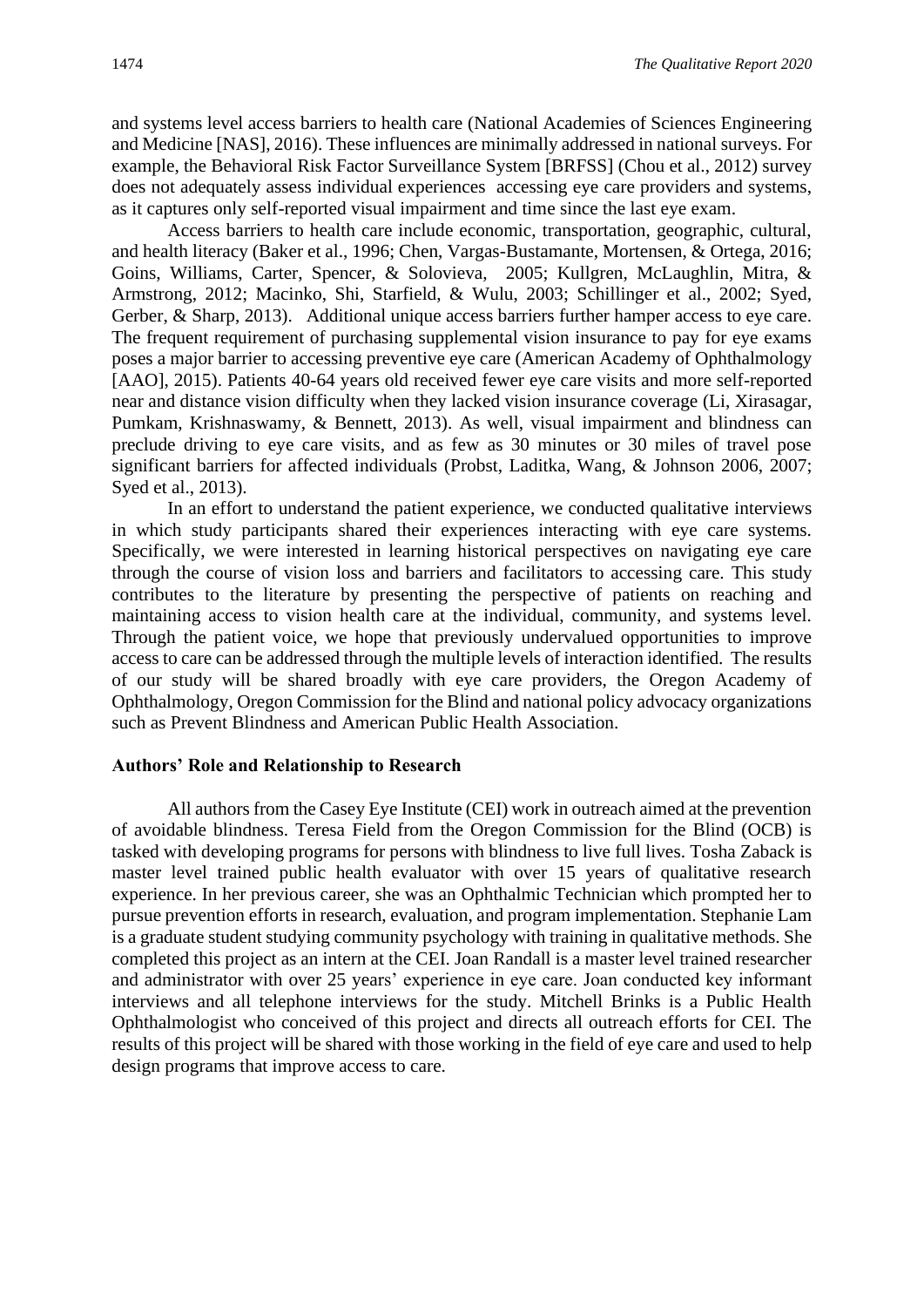#### **Methods**

#### **Qualitative Inquiry**

The use of qualitative methods is an effective strategy to investigate shared experiences and factors that influence health outcomes (Strauss & Corbin, 1998). We conducted structured telephone interviews using closed- and open-ended questions with Oregon residents with blindness recruited by the Oregon Commission for the Blind. Close-ended questions consisted of participant characteristics and questions which were used to preface the open-ended question that followed. For example, we asked how important eye care was compared to other parts of your body and had Likert scale answers. We chose to conduct a standardized open-ended interview due to the lack of patient perspective in broad population eye health questions (Dwyer-Lindgren, Mackenbach, van Lenthe, Flaxman, & Mokdad, 2016). Standardized qualitative inquiry allows for comparisons across multiple participants and helps to reduce bias based on assumptions based on personal experience in the field (Ulin, Robinson, & Tolley, 2005). The purpose of the research was to obtain participants' views on events and experiences while interacting with health care resources during their course of vision loss to blindness.

#### **Recruitment**

A convenience sample of legally blind participants was recruited through the Oregon Commission for the Blind counselors and teachers who identified adult persons with blindness due to macular degeneration, glaucoma, and diabetic retinopathy from both urban and rural locations around Oregon. Legal Blindness was defined in accordance with U.S. law, having a best corrected visual acuity in the better seeing eye of equal to or worse than 20/200 or a visual field of less than 20 degrees. Each participant was contacted by phone and asked if he or she would be willing to participate in the study. As each participant gave telephone assent, the interviewer (JR) requested their mailing address. A consent form was then mailed to each of them. An opt-in informed consent was mailed to potential participants across the entire state of Oregon. Upon receipt of the signed consent form from the study participants, each one was called again by JR and a telephone interview appointment was scheduled, based on the convenience and availability of study participants. Telephone interviews, ranging from 13 to 56 minutes, were tape-recorded and transcribed with participants that mailed back the consent forms. Thematic saturation was reached at 28 participants.

#### **Participant Characteristics**

Between May 2016 and May 2017, 28 telephone interviews were conducted with participants across the state. Detailed participant characteristics are listed in Table 1. All participants were 40 years or older, 57% were female, 89% Caucasian, 53.6% resided in a rural community, and most (71.4%) had at least some college education, and most (78.5%) had household incomes of \$49,999 or less. Participants reported macular degeneration (57.1%) followed by glaucoma (14.3%), diabetic retinopathy (14.3%), and multiple diagnoses (10.7%) as the cause of blindness.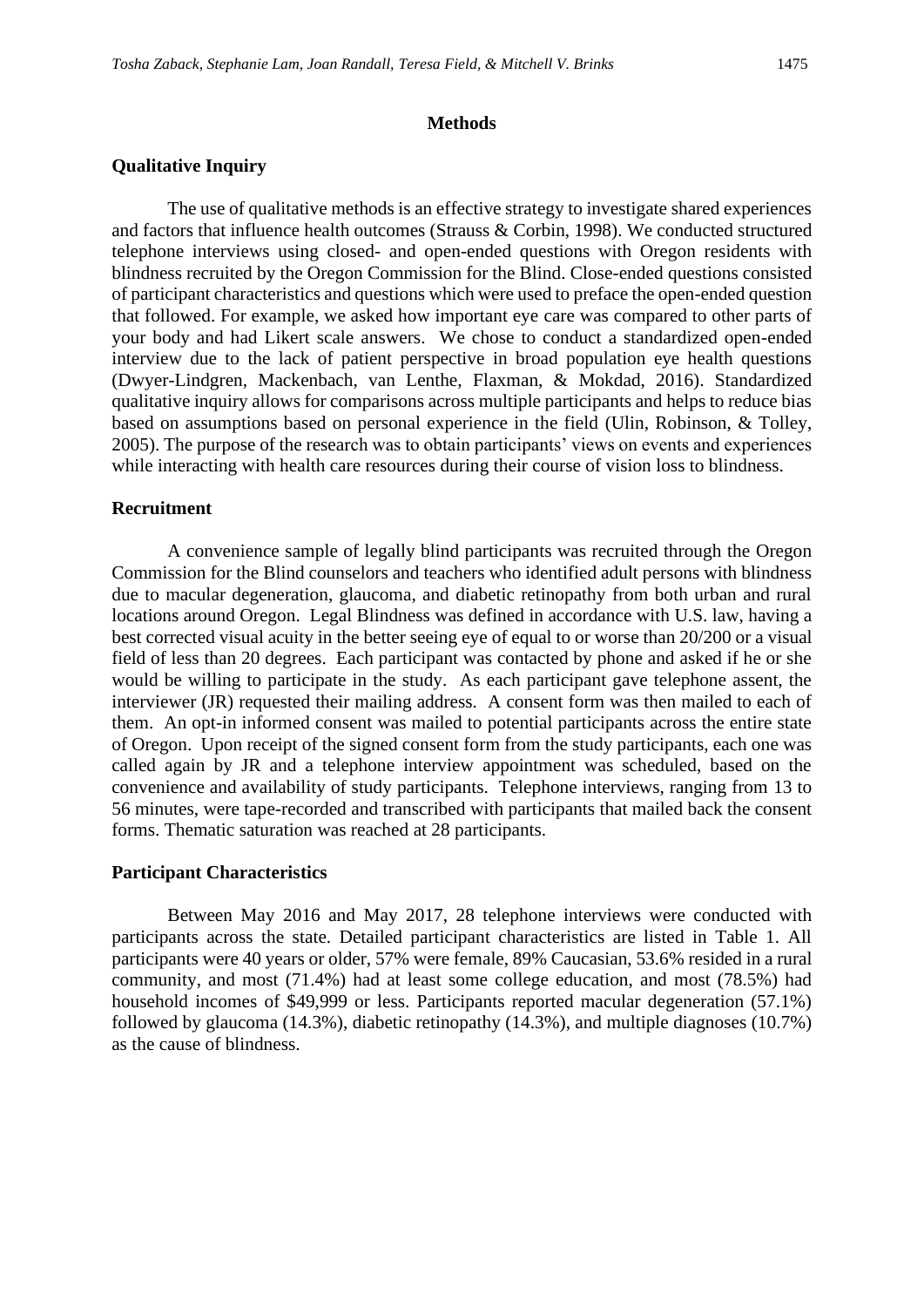| Participant Characteristics $(n=28)$      | $n(\%)$  |
|-------------------------------------------|----------|
| Age                                       |          |
| 40-59                                     | 5(17.9)  |
| 60-69                                     | 6(21.4)  |
| 70-79                                     | 7(25.0)  |
| $80+$                                     | 10(35.7) |
| Gender                                    |          |
| Female                                    | 16(57.1) |
| Male                                      | 12(42.9) |
| Race                                      |          |
| American Indian or Alaska Native          | 1(3.6)   |
| <b>Black or African American</b>          | 1(3.6)   |
| Native Hawaiian or other Pacific Islander | 1(3.6)   |
| White                                     | 25(89.3) |
| <b>Education Level</b>                    |          |
| Completed some high school                | 4 (14.3) |
| Completed high school                     | 4 (14.3) |
| Completed some college                    | 11(39.3) |
| Graduated from college                    | 6(21.4)  |
| Graduate degree                           | 3(10.7)  |
| Household income at onset of vision loss  |          |
| Less than $$20,000$                       | 9(32.1)  |
| \$20,000 to \$34,999                      | 7(25.0)  |
| \$35,000 to \$49,999                      | 6(21.4)  |
| \$50,000 to \$74,999                      | 2(7.1)   |
| \$75,000 to \$99,999                      | 2(7.1)   |
| \$100,000 to \$149,999                    | 1(3.6)   |
| \$150,000 or more                         | 1(3.6)   |
| <b>Urban or Rural</b>                     |          |
| Rural                                     | 15(53.6) |
| Urban                                     | 13(46.4) |
| Diagnosis                                 |          |
| <b>Macular Degeneration</b>               | 16(57.1) |
| Glaucoma                                  | 4(14.3)  |
| Diabetic Retinopathy                      | 4(14.3)  |
| Multiple diagnoses                        | 3(10.7)  |

#### Table 1

## **Data Generation and Collection**

The interview guide was informed by experienced qualitative research experts. Advisors from the Oregon Commission for the Blind reviewed and provided edits to ensure cultural sensitivity. We then tested among four independent living teachers across the state. Each teacher went through the questions with our researcher line by line and provided input on phrasing and order of questions. They also suggested omissions and additions. With each round

Other  $1 (3.6)$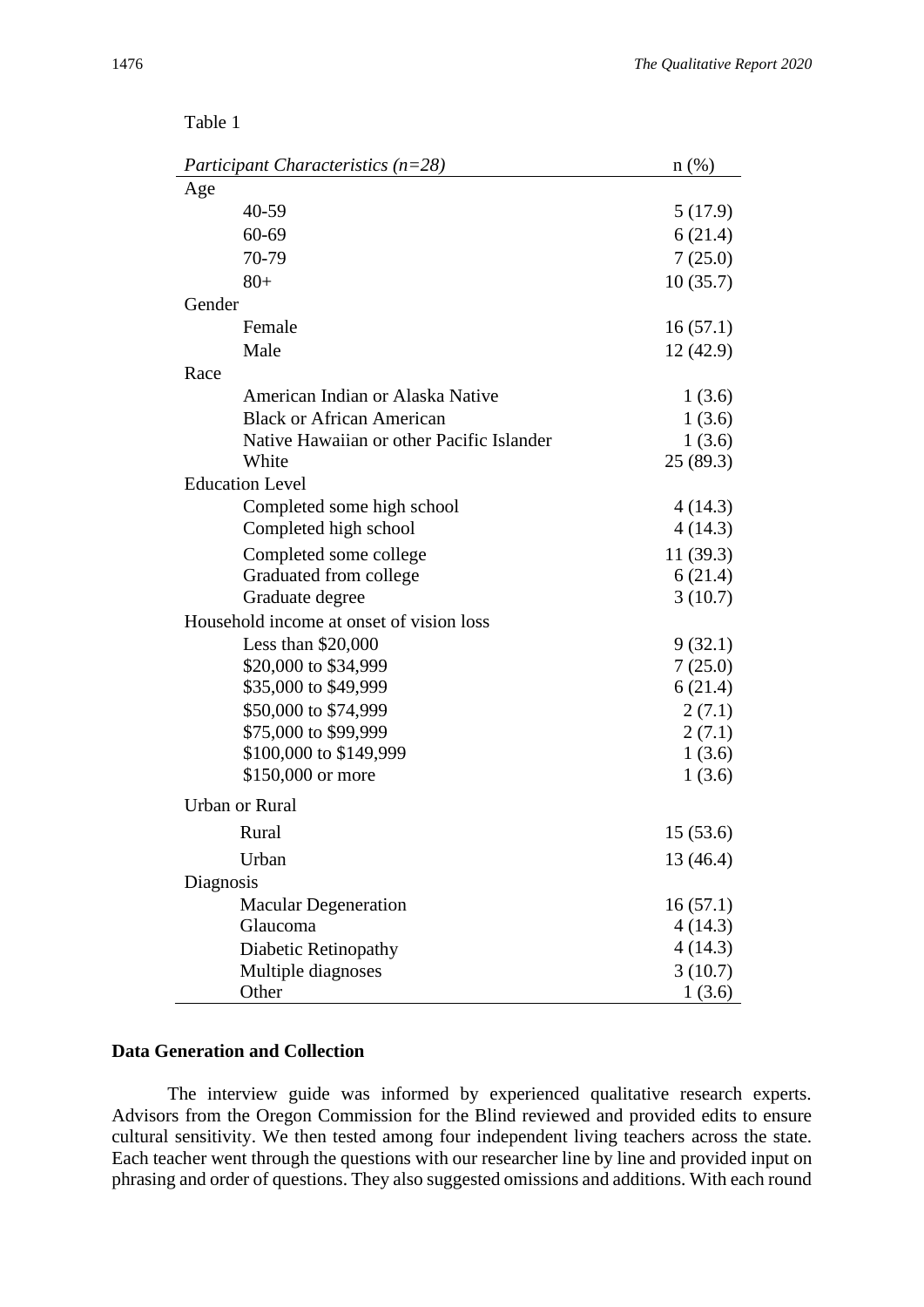of testing we incorporated changes until we were all confident that our interview guide was appropriate to administer to our participants. Demographic data were collected and reported above using close-ended questions. Open-ended questions included questions related to delay in obtaining care, the role of insurance in receiving care, perceived importance of eye care, and availability of eye care and treatments.

Due to financial constraints and to ensure that we had representation that covered the diverse state of Oregon, we conducted structured telephone interviews in lieu of in person interviews. Interviews were conducted by one researcher (JR). Each consented participant was reminded of the purpose, risks, and benefits to the study and their rights as a volunteer participant. The researcher obtained verbal consent to audio record the interview and explained that to protect the anonymity of participants, all identifying information from the transcripts would be removed and not included in any publications. Participants were informed that they did not have to answer any questions they did not feel comfortable answering and they could discontinue the interview at any time. All transcriptions were used as data when conducting our analysis.

The Institutional Review Board of Oregon Health & Science University reviewed and approved the study protocol. All participants provided informed consent for use of their deidentified data to be used for research purposes. The study followed the tenets of the Declaration of Helsinki.

#### **Analysis**

We transcribed all interviews and uploaded into the software program NVivo (11.4.1.1064 ed.) from QSR (2015) which was used for data management in the identification of common themes. Anonymity was ensured by removing any references to names and identifying information. However, references to geographic locations were included to discern between rural and urban locations in the state. We chose to use an inductive approach to analyze data ensuring that we were able to understand the themes that arose from the perspective of the participants rather than a prescribed hypothesis (Corbin & Strauss, 1990; Glaser, Strauss, & Strutzel, 1968; Ulin et al., 2005). We used a constant comparative method (Addison, 1999; Pope & Mays, 1996) in our qualitative analysis with the same two researchers (SL and TZ). The data were coded thematically and analyzed for emerging themes (Glaser et al., 1968; Pope & Mays, 1996). Below we have listed in the step to ensure rigor when conducting our analysis.

- a) The first step taken by both researchers was data familiarization which was done by transcribing interviews and then reading each transcript. Through this process researchers created a list of categories and associated meanings independently of each other in relation to accessing eye care.
- b) After the first process, both researchers discussed initial impressions of the data and the categories each had identified which were then used to create larger categories by merging, subtracting, and modifying until agreement was reached on a preliminary list of categories.
- c) Both researchers independently defined the listed categories and came together to discuss and create agreed upon definitions to create a preliminary coding scheme. The coding scheme involved several phrases and definition of those phrases that helped guide the analysis. For example, "trust in providers" was defined as positive or negative expressions of trusting their medical providers.
- d) Then each researcher applied the preliminary coding scheme to same five transcripts, while looking for additional emerging categories. Throughout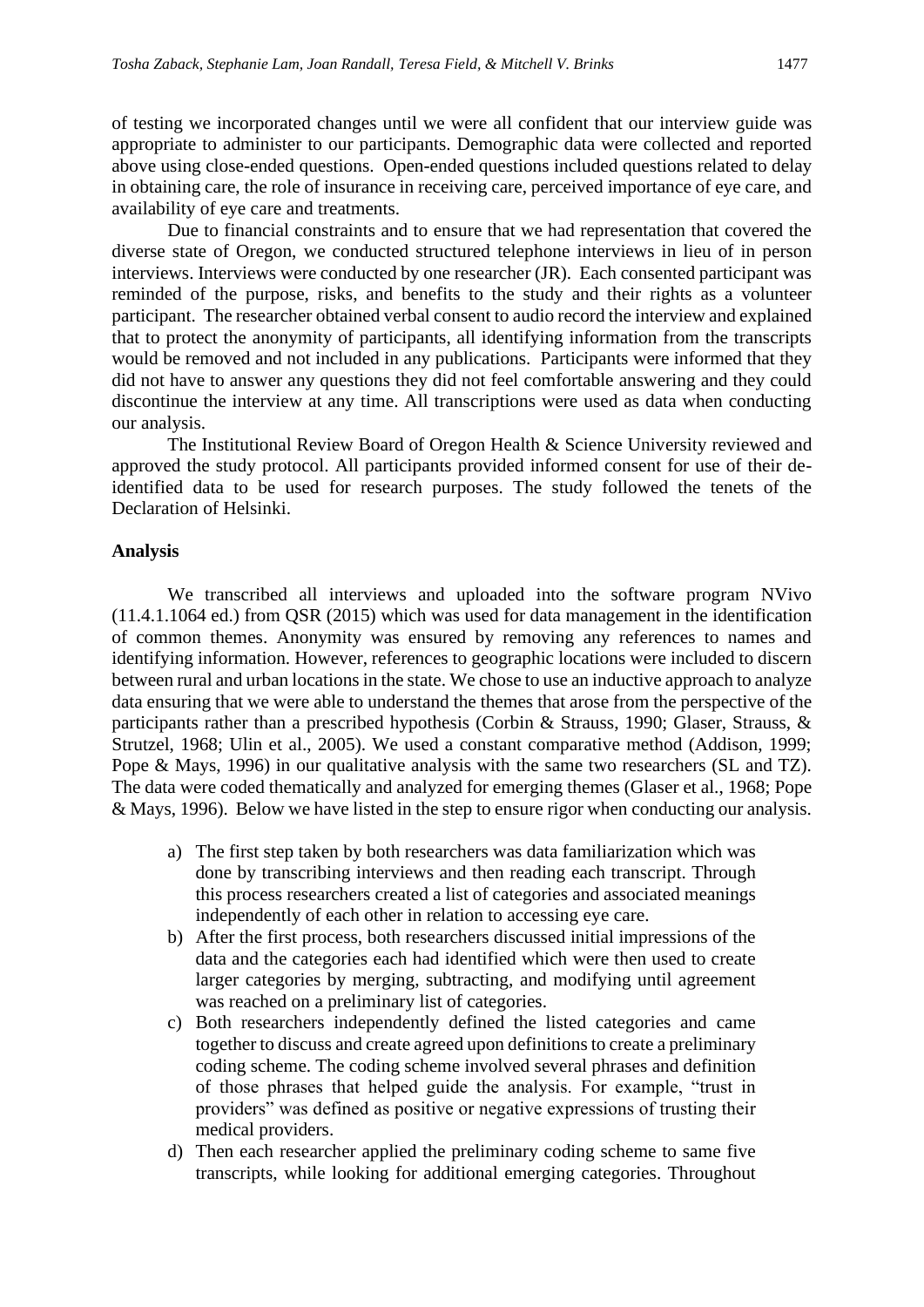the process of coding the data, other nuanced emerging codes appeared, which followed the process of discussion as outlined above and then was applied to each transcript.

- e) In the next step of the analysis we utilized the agreed upon the coding scheme and each researcher coded the next five transcripts independently of each other. Researchers reconvened to review the results for discrepancies and to continue to define themes and subthemes following the same process as outlined above. For example, when defining "readiness for seeking eye care" we realized that simply defining this as making eye care a priority, we needed to take into account that some participants simply were not aware or in denial of the need for eye care, so we added subthemes to this category.
- f) In each round of coding, discrepancies were discussed until an agreement was made and codes were redefined for mutual understanding. The two met weekly and discussed the definitions of each theme according to the coding results and creating subthemes as they both dove deeper into the data. As changes were made to the coding scheme, we returned to previous transcripts to add or subtract additional coding as needed.
- g) The process outlined about was repeated until consensus was reached and duplicative coding yielded the same results for every transcript.
- h) Once all transcripts were coded, we reviewed data from each code and collapsed or separated into subthemes based on our results. For example, we originally had "transportation" as an independent code, but upon review we realized that each transcript with coding in "transportation" was also coded in "availability of eye care providers."

This approach provided the results for this study. Presented in Table 2 are the three major themes that emerged from the data including: (a) readiness for seeking eye care, (b) trust in providers, and (c) access to eye care. In the results section we provide context and representative quotes from our interviews.

Table 2. *Coding themes* 

| Main theme                     | Sub-theme                           |
|--------------------------------|-------------------------------------|
| Readiness for seeking eye care |                                     |
|                                |                                     |
|                                | Awareness                           |
|                                | Prioritizing                        |
|                                | Denial                              |
| <b>Trust in providers</b>      |                                     |
| Access to care                 |                                     |
|                                | Availability of eye care providers  |
|                                | Patient-Medical systems interaction |
|                                | Insurance/Cost                      |
|                                |                                     |

#### **Results**

Using the interview data, we explored access to care before and after losing vision including the participants' views on barriers and facilitators to eye care. We describe our resulting themes below. Identified themes revealed multiple levels to accessing care at the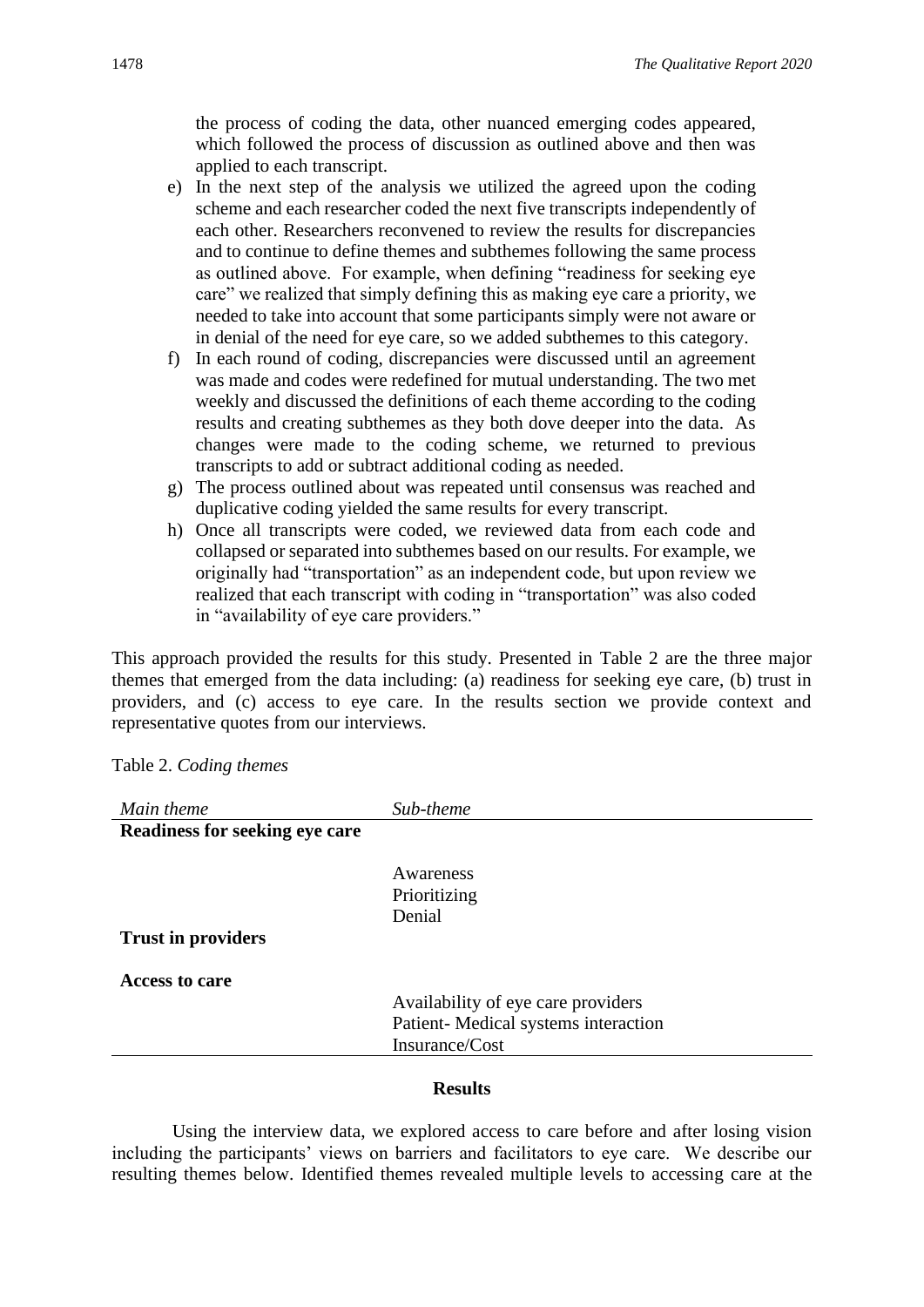individual and environmental level. Table 2 presents an outline of our three major themes and sub themes for access to care and attitudes and readiness for seeking care. We describe our results in more detail below.

#### **Theme 1: Readiness for Seeking Eye Care**

We defined "readiness for seeking eye care" as the attitudes and behaviors expressed by our participants in seeking eye care. Participants were asked to describe their reasons for accessing or delaying health care. Participants expressed their attitudes and behavior in seeking eye care resulting in three sub-themes that prevented timely diagnosis and treatment of eye disease: awareness, prioritizing, and denial even though most participants (75%) reported their eye health as being very important compared to the health of other parts of their body.

**Awareness.** This subtheme included knowledge of recommendations for eye health exams (preventive and disease management) as well as a knowledge gap, "You don't know what you don't know." We coded participants' knowledge or lack of knowledge of recommendations for eye health exams including preventive exams and disease management as awareness. We asked participants if they knew the recommended schedule for eye care provider visits. Even though most  $(n=20)$  participants reported knowing the recommended eye visit schedule at the time of the interview, they described not being aware of preventive eye exams prior to learning of problems with their eye health, and often after permanent damage to their vision had likely already occurred (having only pursued eye care once they had symptoms). When asked if she knew the recommended visit schedule for preventive exams, this participant reported, "No. Before that I never really went [referring to before experiencing any symptoms]. I didn't need glasses. I never had trouble seeing."

When participants were asked "did you know that certain eye conditions, like cataract, glaucoma, diabetic retinopathy, or macular degeneration, could make you go blind?", many participants (n=12) reported that even at the time of diagnosis they did not understand that their eye conditions, such as glaucoma, diabetic retinopathy, or macular degeneration could cause blindness in future which could impede their readiness to act on their disease.

**Prioritizing.** We defined prioritizing as how quickly a person decides to take action on recommendation for eye care and how they decide to prioritize eye health. A few participants reported always prioritizing their eye health, describing professional regulations such as maintaining their pilot's license that required eye testing. As described below under "availability of eye care providers," participants make huge efforts including relocating and lengthy travel to access eye care. This participant was unable to access affordable eye care in another state, so he decided to move to Oregon where he was able to get eye care through Medicaid assistance: "'cause I quit my job just to get my eyes [unintelligible], because my eye[s] are more important to me . . . And uhm, and I moved back up here [Oregon]."

However, some participants  $(n=5)$  reported that their eye health was not something they gave much thought until they started losing vision, four out of the five participants often expressing grief in this oversight. Once participants experienced the consequence of or fear of losing vision, eye health became a significant worry and time consuming priority in their life as described by these participants. "Until I lost my eyesight it was inconsequential. When I lost my eyesight it was extremely important."

Before that I never really went. I didn't need glasses. I never had trouble seeing. . . [Then] one day, and this came upon me. I just, everything was blurry. And I wondered why. And I thought, oh, I'm just tired. So I guess I'll go upstairs. Because I was working in my flower garden. And then I though, wait a minute, this is not right. Something is wrong. Everything is so fuzzy. So I just got in the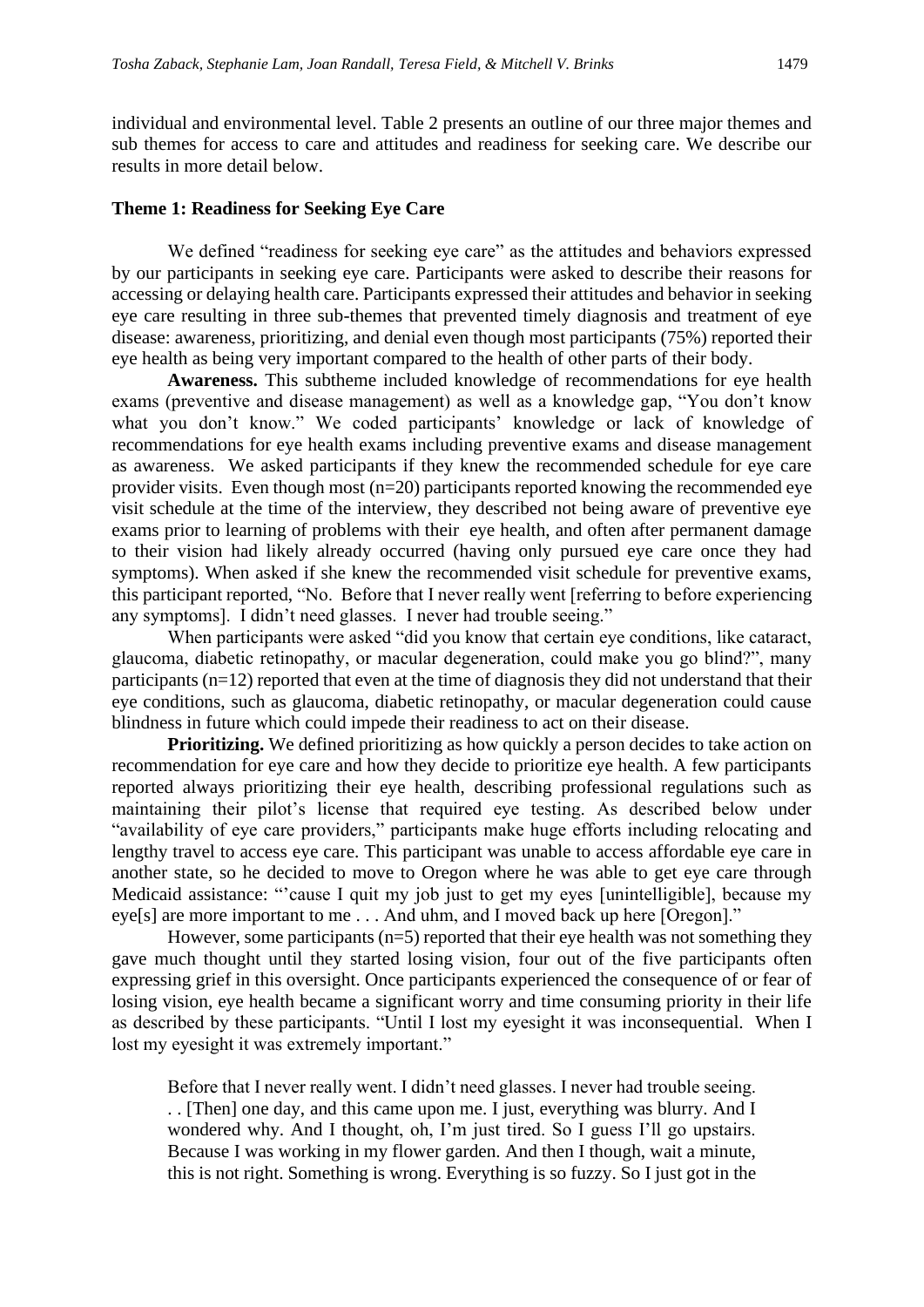car and drove myself to the eye doctor. And then she checked them and said that's where I had this. They were bleeding in the back. And she made me an appointment, for the next day to go to Salem to a retinologist.

**Denial.** We defined denial as expressions of "It doesn't happen to me" or "I don't have anything," or "I will get better on my own." We included some individual descriptions as an inevitable part of aging and perceiving that everyone goes through the same thing. A few  $(n=4)$ participants reported described not seeking eye care because they did not believe that they would become blind or had control over the outcome for various reasons. Participants described ignoring symptoms and not seeking out eye care and treatment because they accepted it as an inevitable part of their aging as described by this participant.

I don't know anything that we could have done that would have made a difference. Like I said, it seemed to digress real quickly after the cataract operation. But I don't know if it's related or not. But I've talked to others too that have had the same experience. So, they had the eyes operated on and wasn't long before they got . . . Oh, it's an affliction of age.

Some participants described ignoring their family history and assuming their outcome would be the same as family members regardless of intervention and advances in medicine. One participant was aware of treatment related to eye problem but did not seek treatment describing the reasons for not seeking care as "general stupidity-father and uncle had glaucoma, but didn't pay attention, denial."

### **Theme 2: Trust in Providers**

We asked participant if they "usually trust doctors and believe what they tell you." Participants reported a mixture of negative and positive feelings about trust with their eye doctors, at both the institution and individual level. Half of our participants (n=14) reported a trusting relationship with their doctors. These participants reported that they trusted their doctor was doing all they could for them. "My doctors were very good about making sure that I came in every so often and went through all the tests." "Well, I will tell you that he watched it very closely. We tried to keep the pressure, the eye pressure down. And I saw him probably, I would say once every 2 to 3 months."

Some  $(n = 5)$  participants reported having no trust in their doctors, giving examples of care that they or their family members had received and that they thought was harmful, describing mistakes or miscommunications. This participant describes his interaction with the medical system and consequential distrust in doctors and harm that affected his general and eye health.

Or, I had one doctor here that I actually got his license stripped from him because I've had . . . Out in Indiana they gave me nitroglycerin. This doctor wanted to give me nitroglycerin. You know, all types of stuff. He gave me extra medicine that he knew that was going to mess up my kidney. That helped exacerbate my blindness. Even though I knew I was going blind, I couldn't find help. Nobody would help me or tell me how . . . what I should eat and all this stuff. You know, [unintelligible] all that. So, it kind of exacerbate on it. You know.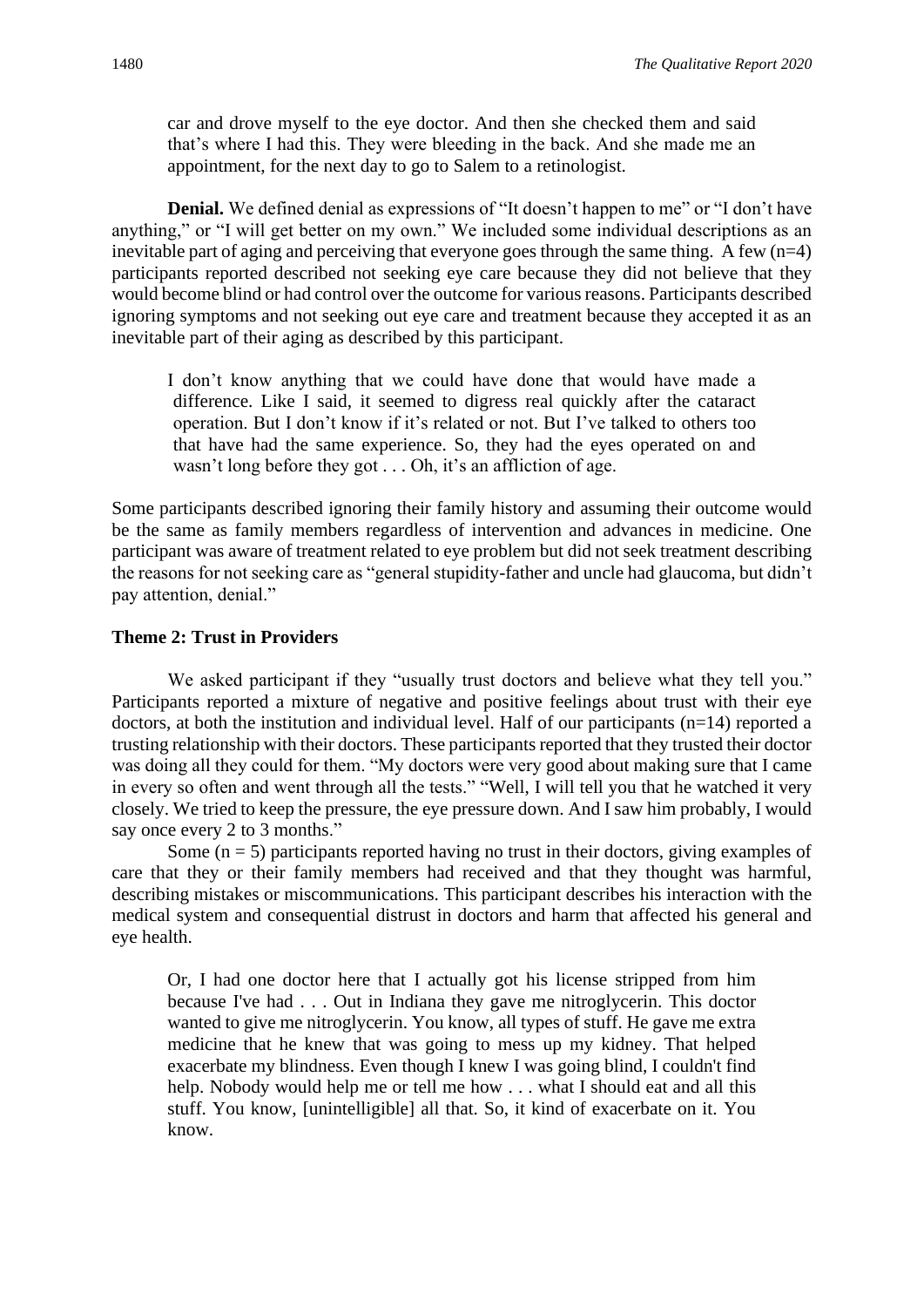Two participants described distrust in the Department of Veterans Affairs hospitals and clinics as a barrier to receiving the care they needed often deciding to forego care as illustrated below.

Well, some of the VA doctors, of course. . .Almost all the doctors there at the VA are from the health site center. And a lot of them I don't trust at all. Just because, you know, they tell me one thing and they do another.

The remaining participants (n=9) proactively sought out doctors they trusted. The quote below describes one participant's interaction with her eye care providers and her decision making process with the providers she trusts.

It's the impact of their decision was so strong that . . . Well, I don't mind taking risks, but I like to know the odds or what the chance . . . In this case it was somebody wanted to do some surgery on the eye for relief of pressure in the eye. Oh, excuse me. But the advantage was it was only reduced medication. Well, medications were relatively inexpensive at the time. And I said I'm not going to risk the chance of the slipping knife with some other injury or scar tissue in the eye. Plus, it cost more money. And I think that's the only time where I really questioned the doctor.

#### **Theme 3: Access to Eye Care**

This theme was defined as environmental reasons why patients access or delay getting eye care. We further defined the following subthemes of access to eye care: (a) availability of eye care providers, (b) insurance/cost, and (c) patient-medical systems interaction. Participants described the importance of navigating the health care environment in securing eye care. Environmental access was defined as geographic/nearby availability of providers, medical systems, and insurance coverage and out of pocket expenses.

**Availability of eye care providers.** We defined this access to care subtheme as participant descriptions of geographic availability, travel mechanisms, and distance to receive care. Although most (n=22) of our participants reported they were able to access clinical eye care, some (n=11) reported traveling 30 or more miles for their visits. For those with vision loss, each additional mile can pose a substantially greater burden than for those with vision adequate for driving. Participants residing in rural areas traveled up to 300 miles to access specialty eye care and had few transportation options. Although a few communities offered public transportation services, most relied on family and friends for transportation as lengthy trips often required a full day away from home and home for patient and family support. Two participants moved to urban areas to lessen this burden on their social networks. Those without social networks able to provide transportation support had little access to low vision services in non-service areas. Even those living in metropolitan areas described long commutes to access the specialty care via public transportation. This participant undergoing treatment with specialists described multiple transportation barriers to accessing care.

I would have had to drive 300 miles, one way. Now see, we have a local doctor who does eye glasses in John Day, which is about 35 miles one way. And then she referred me to another one over in Bend [150 miles from John Day]. And then I had to drive all the way over there. My first treatment was in Portland because there were no doctors in Bend at that time. And then in the winter time we have to take the people mover [transportation services] to Bend to the doctors.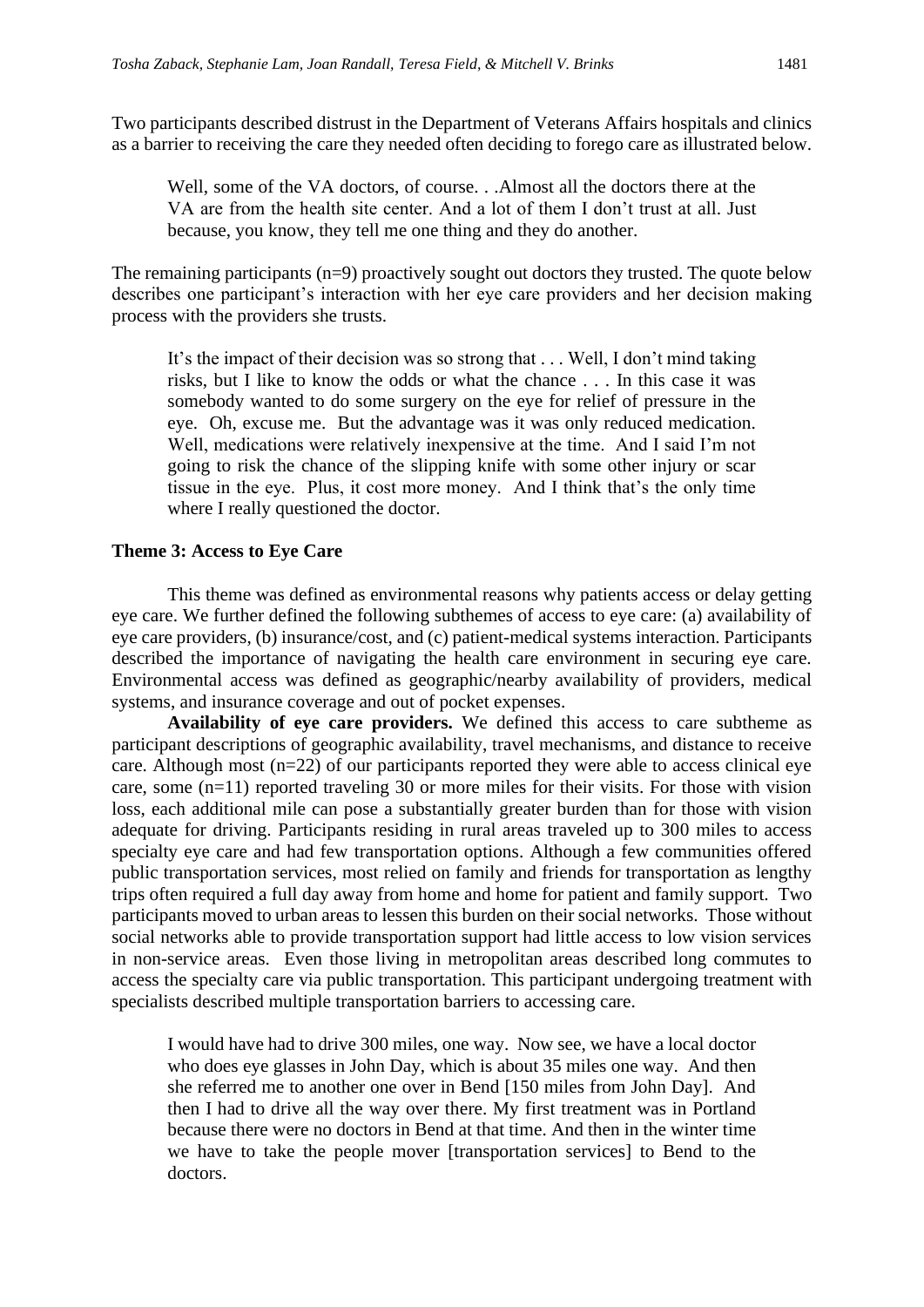This participant describes an option that she believed could have been beneficial to her eye health, but the distance and transportation barriers prevented her from participating. "I got an invitation to one [referring to a clinical trial] in Portland. But I couldn't go because I can't drive. I can't get anybody to take me there. So, I didn't do that." One participant residing in eastern rural Oregon reported long travel for eye care but did not voice a burden. However, this participant also described a personal support system. "Wednesday I had my pastor drive me in to Portland. Visudyne. That's an operation on the eye."

**Patient - medical systems interaction.** This subtheme of access was defined as different layers to fully accessing care/medical systems/providers. It includes patients' perceptions of navigating healthcare systems and their reports of barriers and facilitators to care. Participants expressed confusion or disappointment with the complex nature of accessing care from their primary care physician, comprehensive eye doctor, and specialty care from the intake staff scheduling appointments as well as provider as described by this participant.

And so last time I called, you need to know this. I was just exasperated because they won't address the left eye. I'm getting older, not getting any younger. And I'm tired of not being able to see. I called and asked to speak to the doctor that removed the cataract. And do you know what they said? You can't talk to him. I said, excuse me? He's my doctor. No, he's not your retina specialist. It needs to go through him. And I said, no. I need to talk to the guy that removed the cataract. She goes, well, I can't let you do that. Twice, I tried to call. And they won't let me talk to him. Now, that doesn't sound right. Why don't they want me to talk to him?

Participants expressed concern and frustration over the loss of connection to their eye doctors, who, in spite of their leading role in eye health, seemed unprepared and disengaged to navigate the patient's course after they had become blind. Participants reported a lack of, or ineffective, communication as a barrier to preventive and low vision care, recommending that providers take more time to understand the patient's circumstances and ensure that they understood follow-up recommendations as well as low vision resources available to them. This participant describes his experience in this process.

That was one of the biggest concerns. . .They basically let me out the back door. Or I walked out the back door. They didn't guide me at all with vision options. And that's one of my complaints. And when I talked to my comrades in the blind community, the same thing. If they can't salvage the sight, they lose interest or lose income. That's the cold way to do it.

**Insurance and cost.** We defined this subtheme of access to care as coverage that is included or excluded for care or the lack of knowledge of what care is provided because of medical jargon. We also included personal resources cost: monetary, time, and/or emotional costs associated with accessing eye care. Vision and eye health insurance is often provided separately from standard insurance policies, and this additional coverage was a key influence on access to eye care. For patients 65 years and older, like those interviewed here, Medicare provides the basis for most insurance coverage, though it does not include "vision" coverage for corrective lens measurements and purchase, supplemental plans can be purchased to cover these expenses. Difficulty with these processes, for patients or clinic staff, include anticipating whether an eye exam will qualify for their insurance coverage. "Medicare pays for the glasses. But they wouldn't pay for the refraction."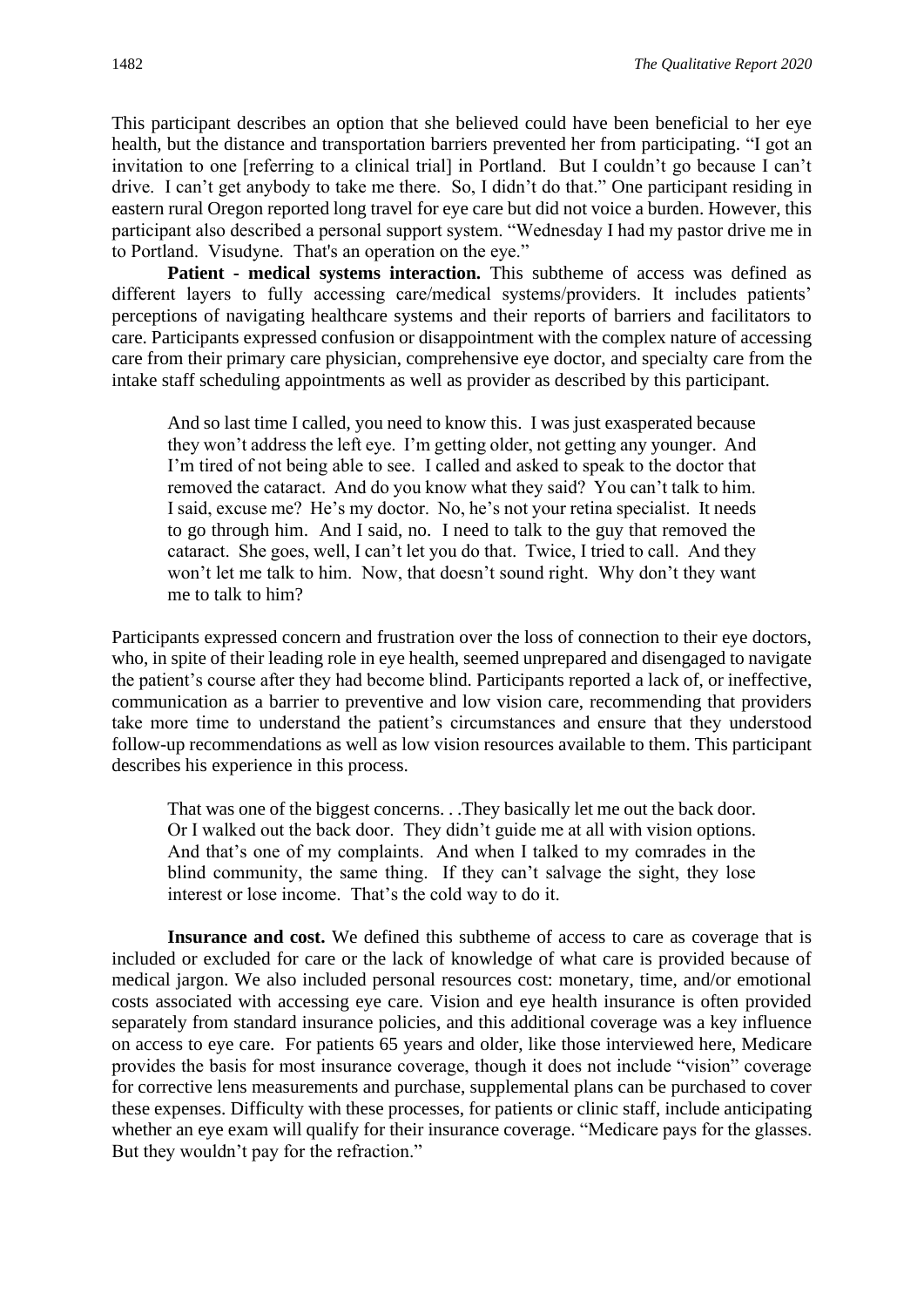Study participants reported difficulties accurately conveying their concerns and needs to both the insurance company and clinical staff. Although, most (n=25) participants reported some type of insurance coverage over their course of vision loss, some (n=8) still delayed getting care. Those that delayed getting care reported the cost of eye care as their biggest barrier. "Okay, then here it says oh we, we don't pay a part, that's part of the surgery. So, I had to come up with 300 and some dollars."

For some living on a fixed income, coming up with 300 dollars can mean significant sacrifice. Participants also described frustration with insurance companies. Participants described feeling uncomfortable and confused by provider's approaches to insurance billing (e.g., a seemingly inaccurate diagnosis) in order to receive payment.

[Participant describes her interaction with her doctor] "Is this caused from my lymphedema? He [Participant's doctor] goes, if I write down lymphedema, I don't get paid. So I'm going to say it's caused from your diabetes. Are you on board here?"

#### **Discussion**

Results from our study suggest that for many, the value of eye care was not recognized until they personally experienced vision loss, and at times only after a diagnosis of eye disease accompanied vision loss. The often strong sentiments of fear and value associated with blindness may trigger denial of the need for eye care, as was observed among these study participants (Scott, Bressler, Folkes, Wittenborn, & Jorkasky, 2016). These sentiments place added demands on the trust these study patients had for their eye doctors. As well, blinding eye diseases may present with few symptoms, or symptoms may be erroneously attributed to the need for corrective lenses. Thus, several sources may contribute to delayed access to clinical care. Our findings did not indicate that income significantly influenced awareness of the importance of eye care. Several investigations have documented the need to enhance public health educational campaigns aimed at changing the societal and environmental climate around valuing eye care. Programs to improve awareness would do well to recognize the need to address this issue across the full range of socioeconomic status (Alexander, Miller, Cotch, & Janiszewski, 2008; NAS, 2016; Prevent Blindness America, 2012b; United States Preventive Task Force [USPTF], 2013, 2014).

Participants reported limited prioritization in part because of the added challenges of navigating insurance and medical systems when seeking eye care. In the United States, the "add-on benefit" status of vision insurance is often a separate entity from standard health insurance. Those without these additional insurance policies usually pay the full cost of eye care directly. If they are not experiencing symptoms they often choose to prioritize other health concerns or financial obligations. Even those with some form of vision health insurance may struggle to accurately convey the reason for their visit to medical intake specialists adding confusion to the analysis of if they qualify for a medical insurance covered eye care exam, rather than a vision category insurance exam. While those working in clinical eye care may understand the differences between medical eye examinations and vision examinations, the general public and primary care practitioners often do not.

Unlike other health problems such as high blood pressure, those with visual impairment may not be able to drive and may need to rely on family, friends, or public transportation to reach eye care. Even modest vision loss, when compounded by the visual deficits induced by eye exams (e.g., pupil dilation), can limit independent travel to eye clinic visits. As sight threatening eye disease often requires specialty clinical care, some patients, especially those living in rural areas remote from eye care specialists, may need to travel significant distances.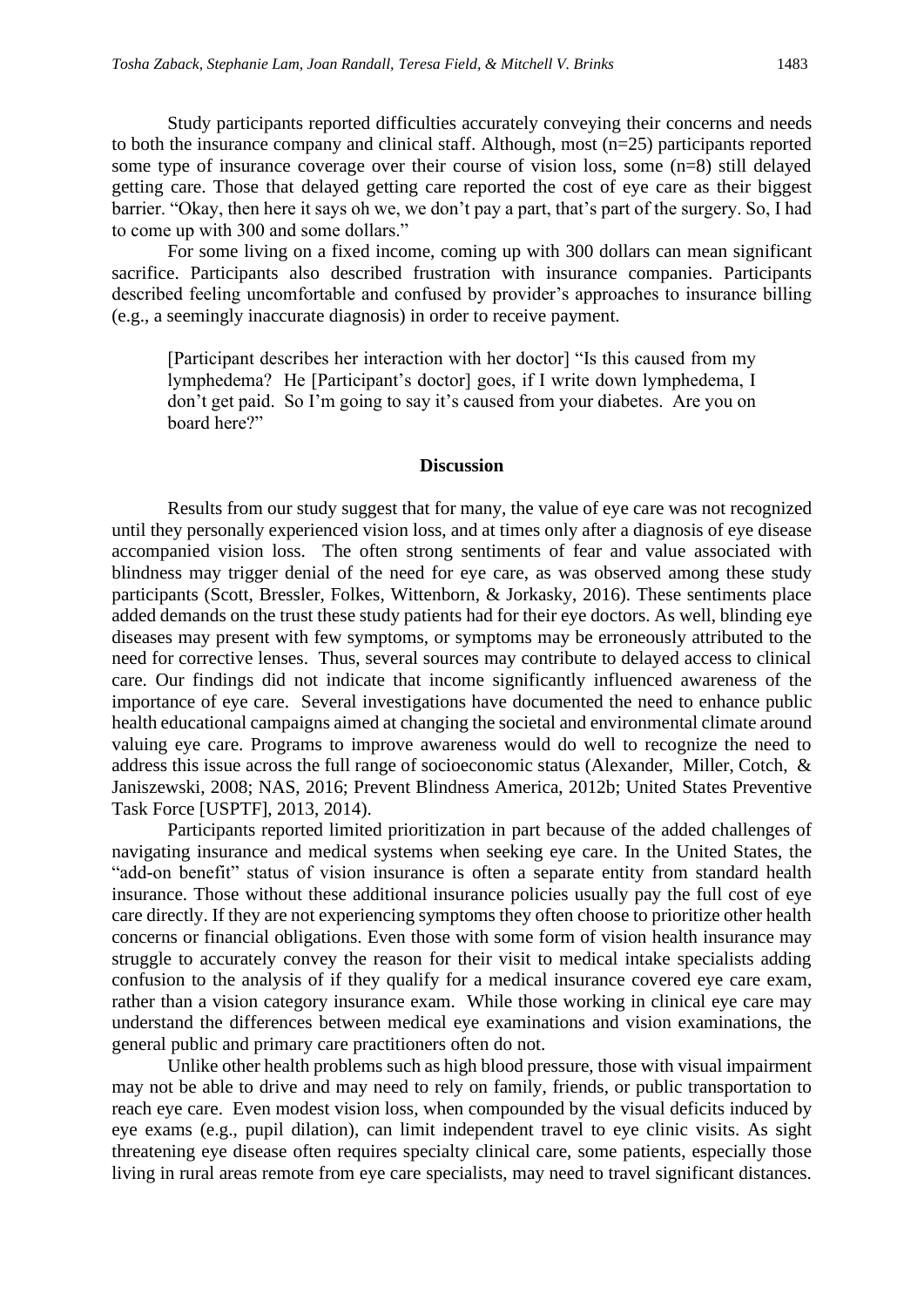The greater travel demand further increases dependency on social support networks for rural patients and further highlights the importance of transportation services to maintain access to care.

The patient perspective offers important information which can help improve eye care. The patients studied here have extensive experience, having navigated eye care systems for many years through the course of gradual loss of vision caused by eye disease. The findings from this investigation suggest that barriers to accessing preventive eye care, treatment, and low vision support occur throughout varied aspects of their efforts to access eye care. Key patient perspectives were newly uncovered informing data gaps and concerns raised throughout the literature and highlighted in the NAS (2016) "Making eye health a population health imperative: Vision for tomorrow" report which encouraged research on patient perspective and the following strategies: (a) designing public health campaigns, (b) improving access to eye care through insurance policy revisions, (c) decreasing the travel burden to eye care providers, and (d) improving programming for those with visual impairment. Our results provide the patient perspective specific to eye care access that the NAS (2016) calls for and highlights the specific access issues for eye care which are similar to healthcare as a whole but also unique. Unlike other preventive health exams for early detection and treatment of disease such as breast, colorectal, or cervical cancer, accessing eye care requires an awareness of the importance of preventive eye exams that is often unknown or not prioritized due to the asymptomatic progression of eye disease. Furthermore, accessing eye care requires a sophisticated understanding of what is covered or not covered by health insurance or vision insurance. In contrast, general healthcare does not require this level of understanding and navigation of complexities that require using the correct terminology just to get an appointment at the eye doctors' office.

#### **Limitations**

As a convenience sample, the data may not be inclusive of Oregon's varying demographics and social settings, as most participants were white, insured, and not all regions of the state are equally represented. Participants were recruited not only by informational material mailed to OCB registrants with macular degeneration, glaucoma, and diabetic retinopathy, but also by OCB counselors who could have introduced bias. However, we think that utilizing counselors' expertise in participant selection was a strength of the study providing us with participants with vast experience in navigating the loss of vision through the eye care system which is similar throughout the United States. Most (see Table 1) participants were white, insured, experienced macular degeneration as the cause of blindness, 21% of the population had a college degree, and not all regions of the state are equally represented. However, this compares well to the population of Oregon (87% White, 25% Bachelor degree) and characteristics of the Oregon Commission for the Blind Registry (White 85% and macular degeneration 35%) (Brinks et al., 2019). Despite efforts to include an equal number of participants experiencing macular degeneration, glaucoma, and diabetic retinopathy, participation was predominantly from those with macular degeneration (57.1%), glaucoma (14.3%) and diabetic retinopathy (14.3%). As macular degeneration tends to cause blindness later in life and is especially common among Whites, our sample may be biased away from younger and more racially and ethnically diverse populations. Nuanced perspectives from underrepresented groups may be different from the findings reported here. Other populations may have different experiences accessing eye care, perhaps those from trust (or lack of) or integration into the health care system. The sometimes historically remote course of vision loss, interview questions, age, and mood at the time of the interview may have altered participant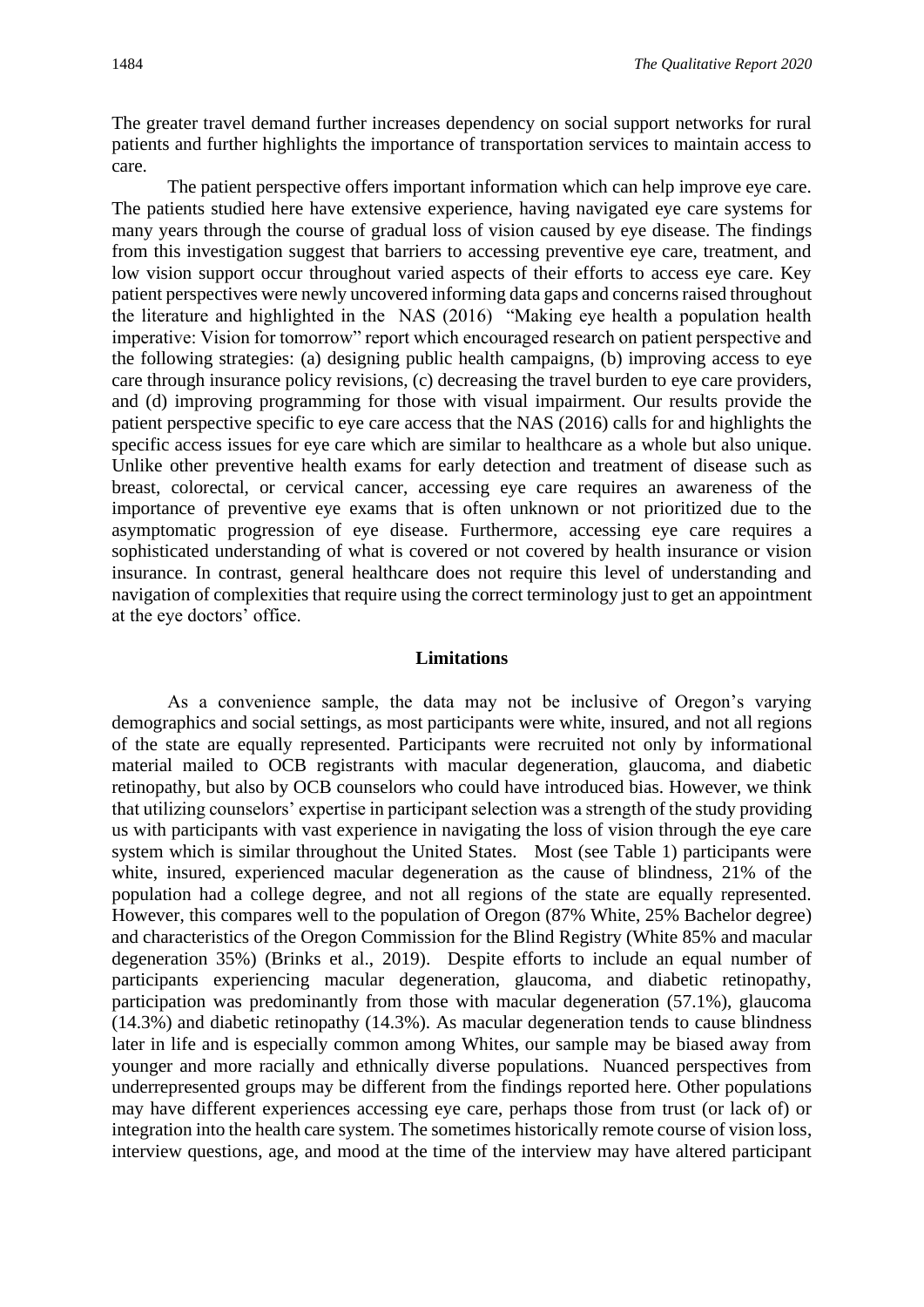responses as well (Corwin, Krober, & Roth, 1971; MacQueen, Galway, Hay, Young, & Joffe, 2002; Schacter, 1987).

#### **Implications of Research and Practice**

In the U.S., vision loss is often preventable if clinical care can be accessed in a timely manner. Additionally, earlier access to vocational rehabilitation programs significantly improve the quality of life after vision loss has occurred. Multiple access barriers to eye care and vision rehabilitation prevent much of the potential impact from the advanced eye care system in the U.S. Adding the perspective of patients navigating the eye care system addresses an important knowledge gap for efforts to improve eye health in the U.S.

Our findings suggest that patients primarily rely on their eye doctors to navigate systems of care. Doctor-patient communication gaps identified here raise significant concerns about their potential damaging effects on adherence to recommended treatment and future exams. Despite clinical advances, patients who leave clinic visits unaware of the details or implications of their eye disease are less likely to adhere with care recommendations. Eye doctors were also perceived as sometimes unprepared to guide patients to low vision rehabilitation services. This experience prompted disappointment among participants who retained the view of their eye doctors as the key caretaker of their visual health, including after the onset of legal blindness. Health care providers may be unaware or uncomfortable recruiting social services and resources outside of their familiar clinical setting to guide their patients through the process of accessing low vision care. Social services are particularly important to support access to eye care and visual rehabilitation programs as vision loss occurs. With the right support and resources, our participants demonstrated resiliency and high quality of life. Bridging the gap between medical eye care, low vision support, and rehabilitation is imperative to addressing key gaps in this process of care, particularly in rural areas. Investments in professional educational programs to better prepare eye care providers to address these care transitions with skill and compassion could improve the patient experience tremendously.

The findings of our study suggest that accessing preventive eye care, early diagnosis and treatment, and low vision support can be complicated and barriers can occur at the policy, medical and provider system, and at the individual levels of interacting with systems of care and social services. We need to address access to eye care through public health and social service interventions, system improvements in the medical community, and through modifications to insurance and allowable coverage. Future studies should focus on the evaluation of preventive strategies to resolve key barriers and improve early diagnosis and treatment. In addition, comparison studies with other states, specifically investigating the variance in insurance coverage, geographic, and racial/ethnic barriers unique to particular states, will offer further insight into how to design effective strategies to access eye care and services.

#### **References**

- Addison, R. B. (1999). A grounded hermeneutic editing approach. In B. F. Crabtree & W. L. Miller (Eds.), *Doing qualitative research* (2nd ed., pp. 145-161). Thousand Oaks, CA: Sage.
- Alexander, R. L., Jr., Miller, N. A., Cotch, M. F., & Janiszewski, R. (2008). Factors that influence the receipt of eye care. *American Journal Health Behavior, 32*(5), 547-556. doi:10.5555/ajhb.2008.32.5.547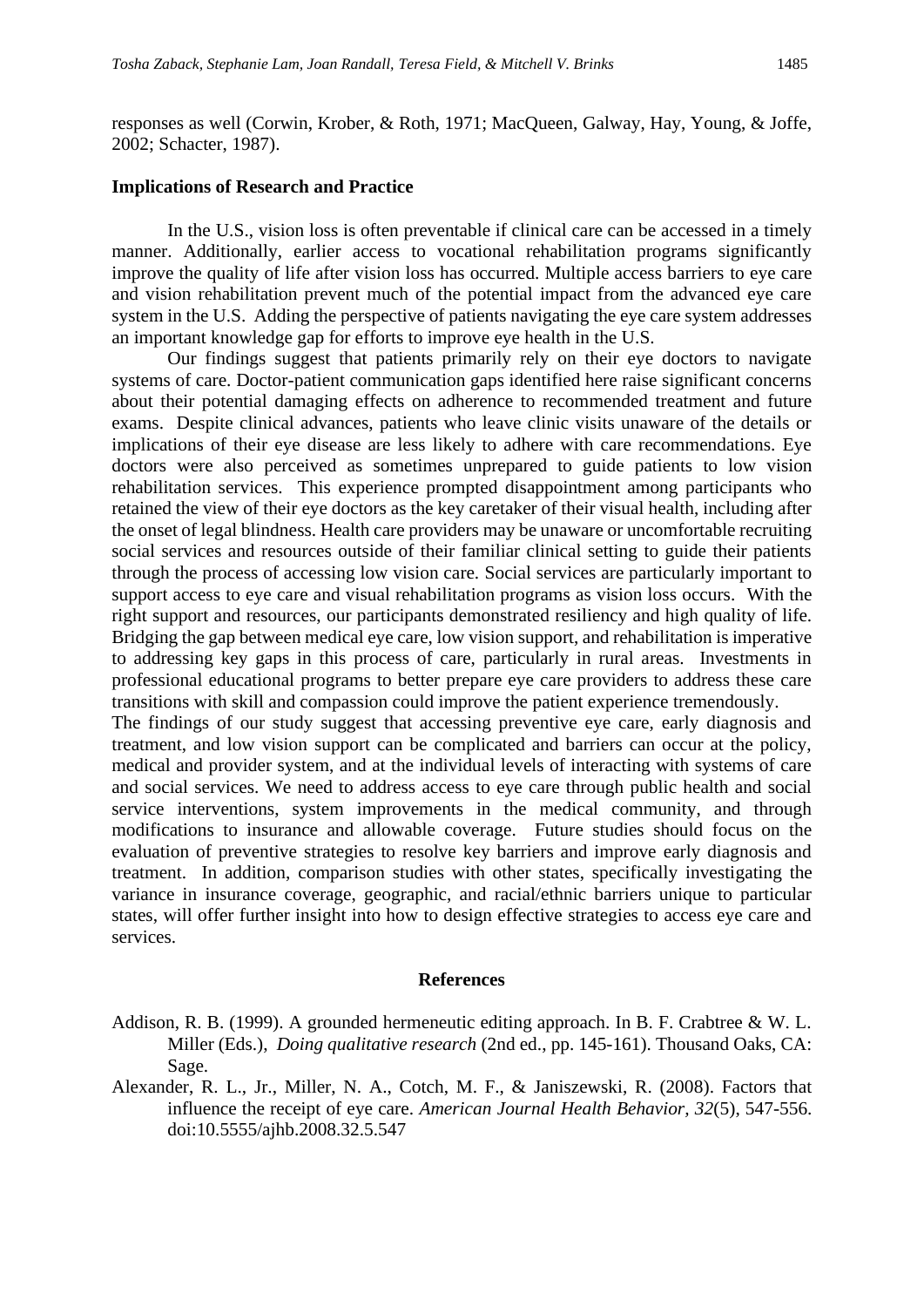- American Academy of Ophthalmology. (2015, March). *Frequency of ocular examinations 2015.* Retrieved from https://www.aao.org/clinical-statement/frequency-of-ocularexaminations
- Baker, D. W., Parker, R. M., Williams, M. V., Pitkin, K., Parikh, N. S., Coates, W., & Imara, M. (1996). The health care experience of patients with low literacy. *Archives Family Medicine, 5*(6), 329-334.
- Brinks, M. V., Redd, T., Lambert, W. E., Zaback, T., Randall, J., Field, T., & Wilson, D. (2019). Using registry data to characterize the incidence and causes of blindness in Oregon. *PLOS ONE, 14*(8), e0220983. doi:10.1371/journal.pone.0220983
- Chen, J., Vargas-Bustamante, A., Mortensen, K., & Ortega, A. N. (2016). Racial and ethnic disparities in health care access and utilization under the Affordable Care Act. *Medical Care, 54*(2), 140-146. doi:10.1097/mlr.0000000000000467
- Chou, C.-F., Barker, L. E., Crews, J. E., Primo, S. A., Zhang, X., Elliott, A. F., . . . Saaddine, J. B. (2012). Disparities in eye care utilization among the United States adults with visual impairment: Findings from the behavioral risk factor surveillance system 2006- 2009. *American Journal of Ophthalmology, 156*(6), S52. doi:10.1016/j.ajo.2011.09.025
- Corbin, J., & Strauss, A. (1990). Grounded theory research: Procedures, canons, and evaluative criteria. *Qualitative Sociology, 13*(1), 3-21. doi:10.1007/BF00988593
- Corwin, R. G., Krober, M., & Roth, H. P. (1971). Patients' accuracy in reporting their past medical history, a study of 90 patients with peptic ulcer. *Journal of Chronic Diseases, 23*(12), 875-879. doi:10.1016/0021-9681(71)90016-6
- Dwyer-Lindgren, L., Mackenbach, J. P., van Lenthe, F. J., Flaxman, A. D., & Mokdad, A. H. (2016). Diagnosed and undiagnosed diabetes prevalence by county in the U.S., 1999- 2012. *Diabetes Care, 39*(9), 1556-1562. doi:10.2337/dc16-0678
- Glanz, K., Rimer, B. K., & Lewis, F. M. (2002). *Health behavior and health education theory, research, and practice* (3rd ed.)*.* San Francisco, CA: Jossey-Bass.
- Glaser, G. B., Strauss, L. A., & Strutzel, L. E. (1968). The discovery of grounded theory strategies for qualitative research. *Nursing Research, 17*(4), 364-364. doi:10.1097/00006199-196807000-00014
- Goins, R. T., Williams, K. A., Carter, M. W., Spencer, S. M., & Solovieva, T. (2005). Perceived barriers to health care access among rural older adults: A qualitative study. *Journal of Rural Health, 21*(3), 206-213. doi:10.1111/j.1748-0361.2005.tb00084.x
- Kullgren, J. T., McLaughlin, C. G., Mitra, N., & Armstrong, K. (2012). Nonfinancial barriers and access to care for U.S. adults. *Health Services Research, 47*(1 Pt 2), 462-485. doi:10.1111/j.1475-6773.2011.01308.x
- Li, Y.-J., Xirasagar, S., Pumkam, C., Krishnaswamy, M., & Bennett, C. L. (2013). Vision insurance, eye care visits, and vision impairment among working-age adults in the United States (Report). *Journal of the American Medical Association Ophthalmology, 131*(4), 499. doi:10.1001/jamaophthalmol.2013.1165
- Macinko, J. A., Shi, L., Starfield, B., & Wulu, J. T., Jr. (2003). Income inequality and health: A critical review of the literature. *Medical Care Research and Review, 60*(4), 407-452. doi:10.1177/1077558703257169
- MacQueen, G., Galway, T., Hay, J., Young, L., & Joffe, R. (2002). Recollection memory deficits in patients with major depressive disorder predicted by past depressions but not current mood state or treatment status. *Psychological Medicine, 32*(2), 251-258.
- National Academies of Sciences Engineering and Medicine. (2016). The National Academies Collection: Reports funded by National Institutes of Health. In A. Welp, R. B. Woodbury, M. A. McCoy, & S. M. Teutsch (Eds.), *Making eye health a population*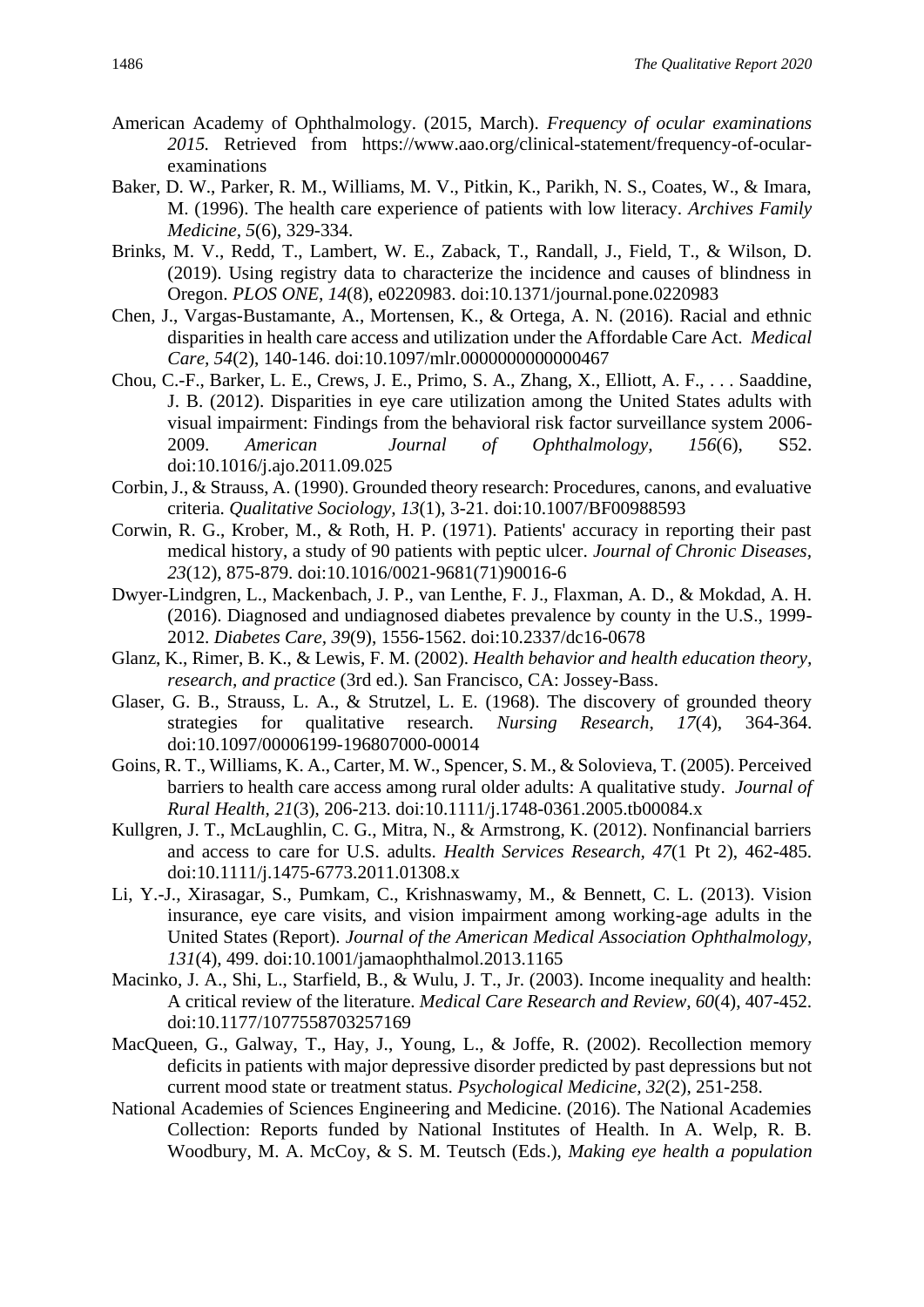*health imperative: Vision for tomorrow*. Washington, DC: National Academies Press (US).

- NVivo qualitative data analysis software. (2015). In *Vol. Pro. NVivo qualitative data analysis software* (11.4.1.1064 ed.). QSR International.
- Pope, C., & Mays, N. (1996). *Qualitative research in health care* (2nd ed.). London, UK: BMJ.
- Prevent Blindness American. (2012a). *Vision problems in the U.S.: Prevalence of adult vision impairment and age-related eye disease in America*. Retrieved from <http://www.visionproblemsus.org/index.html>
- Prevent Blindness America. (2012b). *Vision problems in the U.S.: Prevalence of adult vision impariment and age-related eye disease in America*. Retrieved from <http://www.visionproblemsus.org/>
- Probst, J., Laditka, S., Wang, J., & Johnson, A. (2006). *Mode of travel and actual distance traveled for medical or dental care by rural and urban residents*. Rural and Minority Health Research Center. Retrieved from <https://www.ruralhealthresearch.org/publications/561>
- Probst, J. C., Laditka, S. B., Wang, J.-Y., & Johnson, A. O. (2007). Effects of residence and race on burden of travel for care: Cross sectional analysis of the 2001 US National Household Travel Survey. *BioMed Central Health Services Research, 7*(1), 40. doi:10.1186/1472-6963-7-40
- Schacter, D. L. (1987). Implicit memory: History and current status. *Journal of Experimental Psychology: Learning, Memory, and Cognition, 13*(3), 501-518. doi:10.1037/0278- 7393.13.3.501
- Schillinger, D., Grumbach, K., Piette, J., Wang, F., Osmond, D., Daher, C., Palacios, J., & Bindman, A. (2002). Association of health literacy with diabetes outcomes. *JAMA, 288*(4), 475-482.
- Scott, A. W., Bressler, N. M., Folkes, S., Witternborn, J. S., & Jorkasky, J. (2016). Public attitudes about eye and vision health. *Journal of the American Medical Association Opththalmology, 134*(10)*,* 1111-1118.
- Shaikh, Y., Yu, F., & Coleman, A. L. (2014). Burden of undetected and untreated glaucoma in the United States. *American Journal of Ophthalmology, 158*(6), 1121-1129.e1121. doi:10.1016/j.ajo.2014.08.023
- Strauss, L. A., & Corbin, J. M. (1998). *Basics of qualitative research: Techniques and procedures for developing grounded theory.* Newbury Park, CA: Sage.
- Syed, S. T., Gerber, B. S., & Sharp, L. K. (2013). Traveling towards disease: Transportation barriers to health care access. *Journal of Community Health, 38*(5), 976-993. doi:10.1007/s10900-013-9681-1
- Ulin, P. R., Robinson, E. T., & Tolley, E. E. (2005). *Qualitative methods in public health: A field guide for applied research.* San Fransisco, CA: Jossey-Bass.
- United States Preventive Task Force. (2013). *Third annual report to Congress on high-priority evidence gaps for clinical preventive services.* Retrieved from [https://www.uspreventiveservicestaskforce.org/Page/Name/third-annual-report-to](https://www.uspreventiveservicestaskforce.org/Page/Name/third-annual-report-to-congress-on-high-priority-evidence-gaps-for-clinical-preventive-services)[congress-on-high-priority-evidence-gaps-for-clinical-preventive-services](https://www.uspreventiveservicestaskforce.org/Page/Name/third-annual-report-to-congress-on-high-priority-evidence-gaps-for-clinical-preventive-services)
- United States Preventive Task Force. (2014). *Final recommendation statement: Impaired visual acuity in older adults: Screening.* Retrieved from https://www.uspreventiveservicestaskforce.org/Page/Document/RecommendationStat ementFinal/impaired-visual-acuity-in-older-adults-screening1
- Varma, R., Vajaranant, T. S., Burkemper, B., Wu, S., Torres, M., Hsu, C, . . . McKean-Cowdin, R. (2016). Visual impairment and blindness in adults in the United States: Demographic and geographic variations From 2015 to 2050. *Journal of the American Medical*